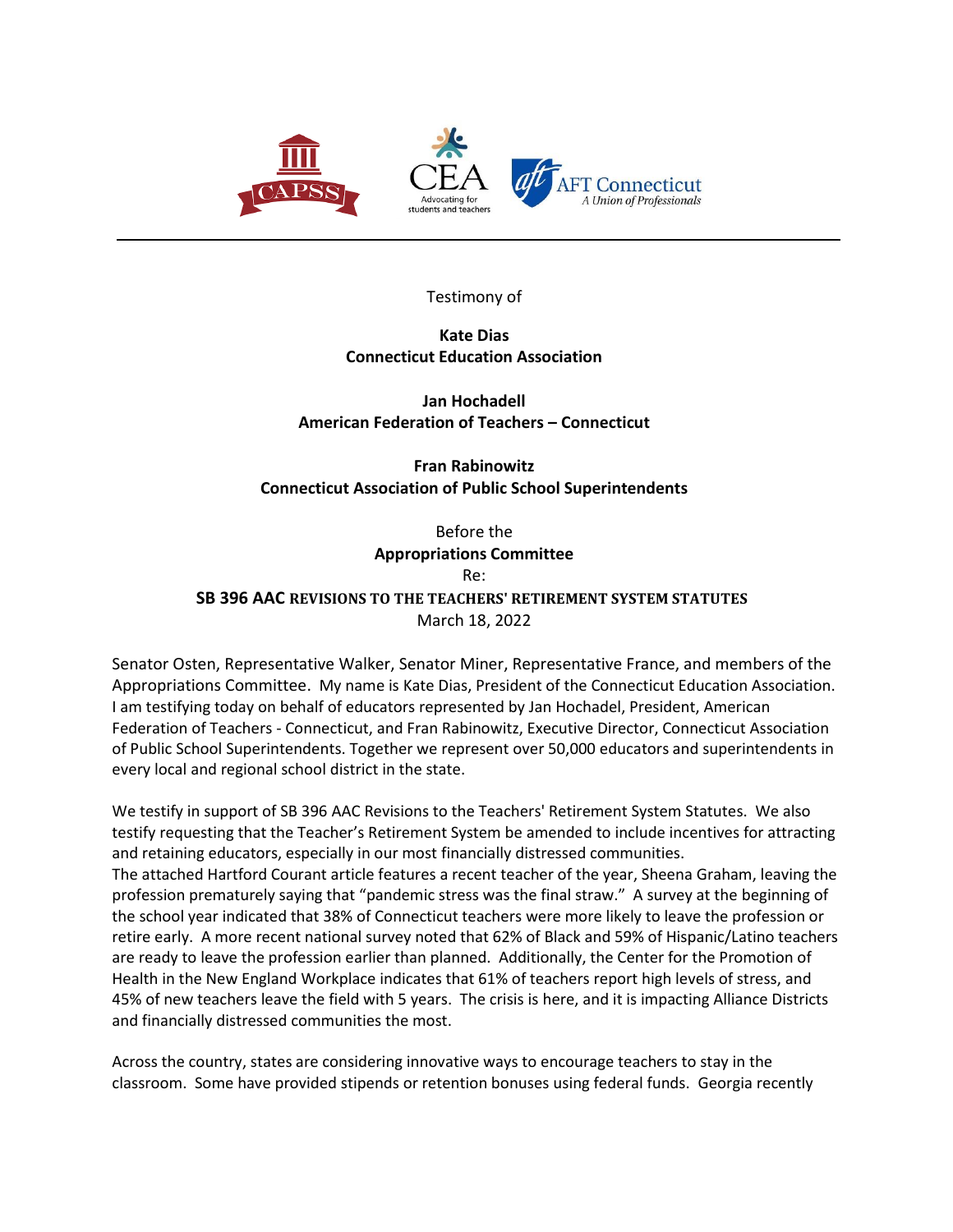passed an income tax credit for teachers.  And while we believe incentives such as these are wise and should be under consideration in Connecticut, we want to share with you another approach.

Our teacher retirement system requires educators to work for 37 ½ years in order for them to receive maximum benefit – an amount that is not supplemented by Social Security (because teachers are exempt). For many, this is a light so far at the end of the tunnel, they opt for other paths.

AFT, CAPSS, and CEA propose the following reasonable incentives to promote recruitment and retention of educators in financially distressed communities, and to address attrition and disincentives in the teachers' retirement system.  We propose:

> 1. **Pandemic Service Credit:** The awarding of 2 years of credited service for each full year worked during the 20-21 and 21-22 school years.  This could be done this year in a way that would help educators in the long run without a significant need for appropriations.

> 2. **Bonus Service Incentive for Financially Distressed Communities:** Creation of a task force to study the impact of providing bonus credited years of service to educators in financially distressed communities.  The prospect of providing bonus credited service offers to attract and retain educators in districts that see shortages resulting in poor staff ratios, high rates of attrition that undermine continuity for students, and turnover that costs districts for recruitment and training.

We stand ready to assist lawmakers in developing each of these proposals and thank you for your consideration.